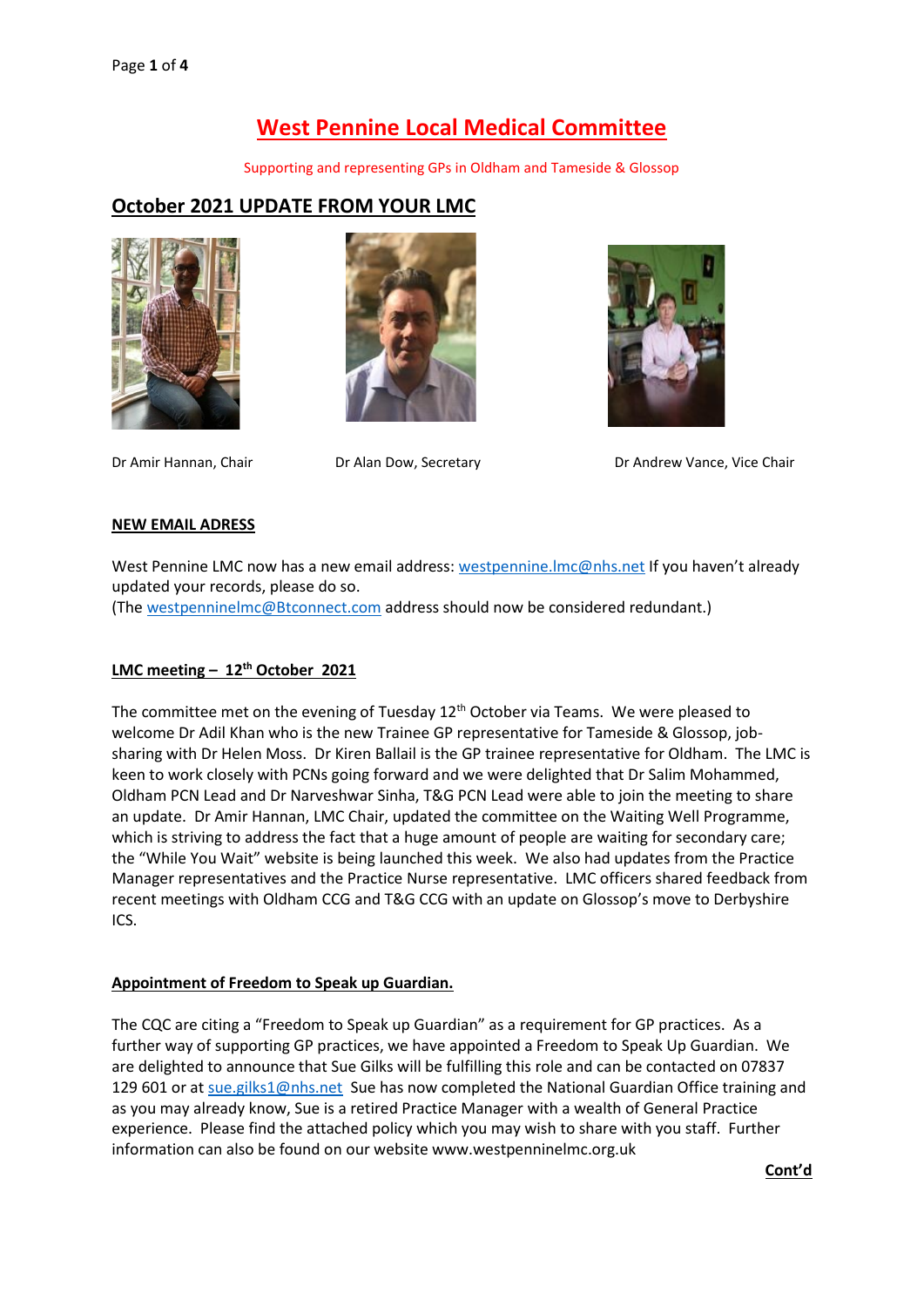#### **IT System User Group**

In order to support GPs, Practice Managers and practice staff in Oldham and Tameside & Glossop, the LMC, in collaboration with Oldham CCG and T&G CGG, will be hosting a quarterly system user group meeting. The first meeting took place on Thursday October  $14<sup>th</sup>$  via Teams. The meeting was co-chaired by Dr Amir Hannan and Dr Shelley Grumbridge, and Pauline Cheetham from EMIS was in attendance to respond to queries and concerns. The meeting proved a very useful forum for people to raise issues with the EMIS system and other I.T. systems. One GP was able to flag that what should be an hour's work is taking him up to 12 hours a day. Obviously, the relevant people are now going to reach out to support the GP.

The next meeting is set to take place on Thursday 13<sup>th</sup> January at 12.30pm via Teams. The invitation has been sent to all GPs and PMs, please feel free to share the invitation with relevant staff members at your practice. You can also join the meeting using this link:

## **[Click here to join the meeting](https://teams.microsoft.com/l/meetup-join/19%3ameeting_YjJiNjI3MzgtYWFiYS00NWRlLTkyYWItYTE0NzFjMTMyOTFm%40thread.v2/0?context=%7b%22Tid%22%3a%2237c354b2-85b0-47f5-b222-07b48d774ee3%22%2c%22Oid%22%3a%222b73c2c4-4d9e-4780-ac71-6a1b9abbc854%22%7d)**

#### **Poor response times from ambulance service**

At the forthcoming BMA-LMC conference on 25<sup>th</sup> and 26<sup>th</sup> November, Dr Amir Hannan - LMC Chair will be speaking about the very serious issue of the extremely long waiting times for NWAS ambulances. If you have an example of this, please do send it in to the LMC office at [westpennine.lmc@nhs.net](mailto:westpennine.lmc@nhs.net)

#### **A&E poor quality discharge letters**

It was again flagged at the LMC meeting that GPs are sometimes receiving very poor-quality discharge letters from A&E, with very little information in them. Thank you to those of you who have already sent in examples of this, please do continue to send examples to the LMC (redacting any person identifiable data) so we can escalate this problem with hospital Leads.

#### **Institute of General Practice Managers membership**

#### IGPM – [Institute of General Practice Management](https://igpm.org.uk/)

West Pennine LMC fully supports the work of the IGPM and as a further way of supporting you, the LMC would be happy to pay 50% of the membership fee for Practice Managers to join the IGPM for the first year. If you would like to take up this offer, please contact the LMC office: [westpennine.lmc@nhs.net](mailto:westpennine.lmc@nhs.net)

If you have already paid for membership, please let also let us know and we can reimburse you 50% of the membership fee.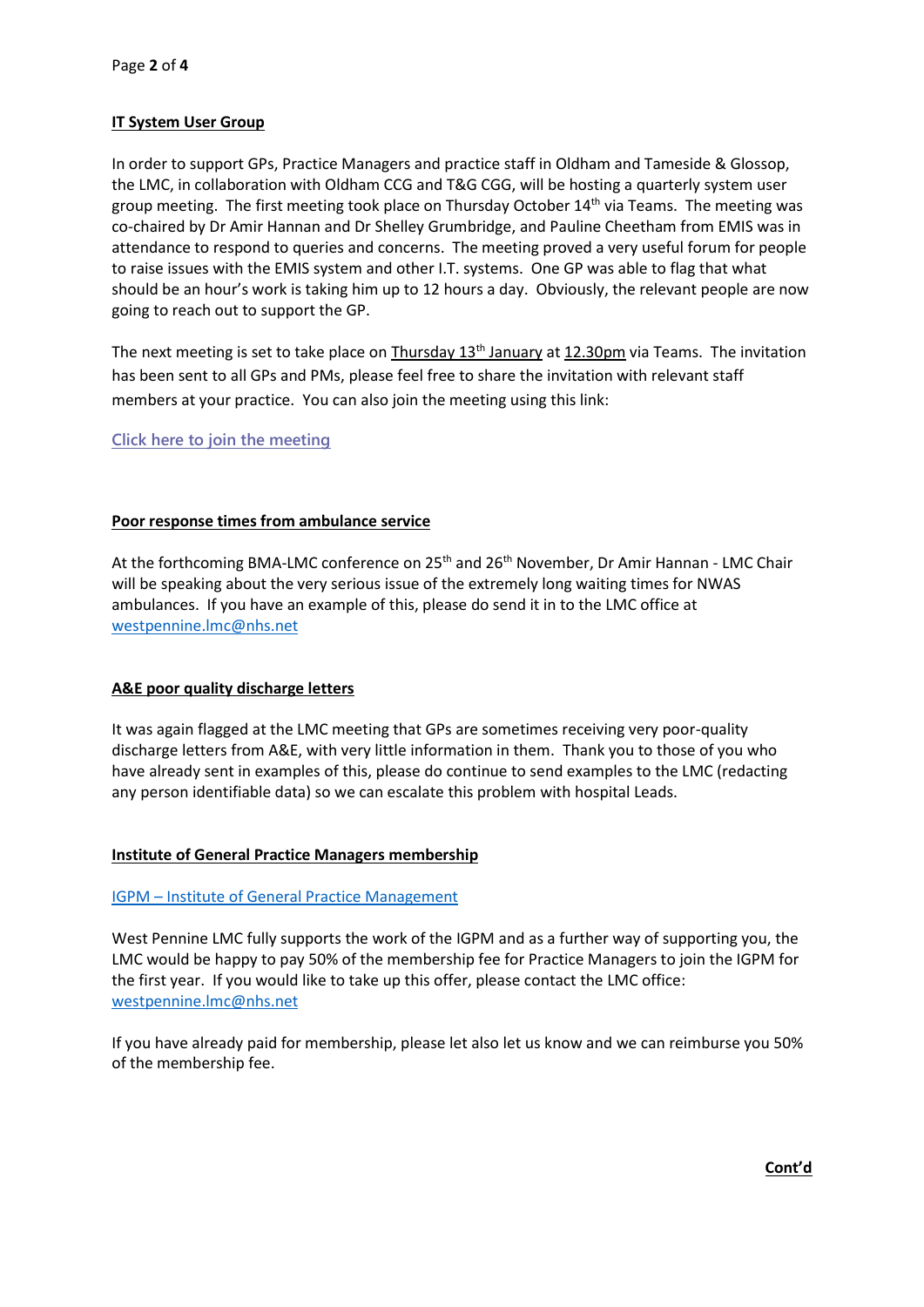#### **BMA free counselling service**

The LMC is well aware that GPs and practice staff are working extremely hard to do their best for patients. We are also aware that the daily torrent of abuse and vitriol directed at GPs and their teams, both in the national media and from patients and the public, is having a major impact on the morale and mental well-being of many. The BMA offers supportive wellbeing services which include face-to-face counselling. You can access one-off support or, after triage, a structured course of up to six face-to-face counselling sessions.

Please call 0330 123 1245 for more information.



#### **DPO Update**

Jane Hill, GP Practice Data Protection Officer

#### **MY Way Diabetes platform**

Discussions on the Governance of the MY Way Diabetes app continue at a GM level. The contract, which will be held by Manchester CCG, still hasn't been finalised, and this obviously presents a risk for GP data controllers. For that reason, I would recommend you and your patients don't use this app for the time being. I will be attending GMIGG (GM Information Governance Group) on Tuesday 26<sup>th</sup> October and will be able to update you after that meeting.

**Cont'd**